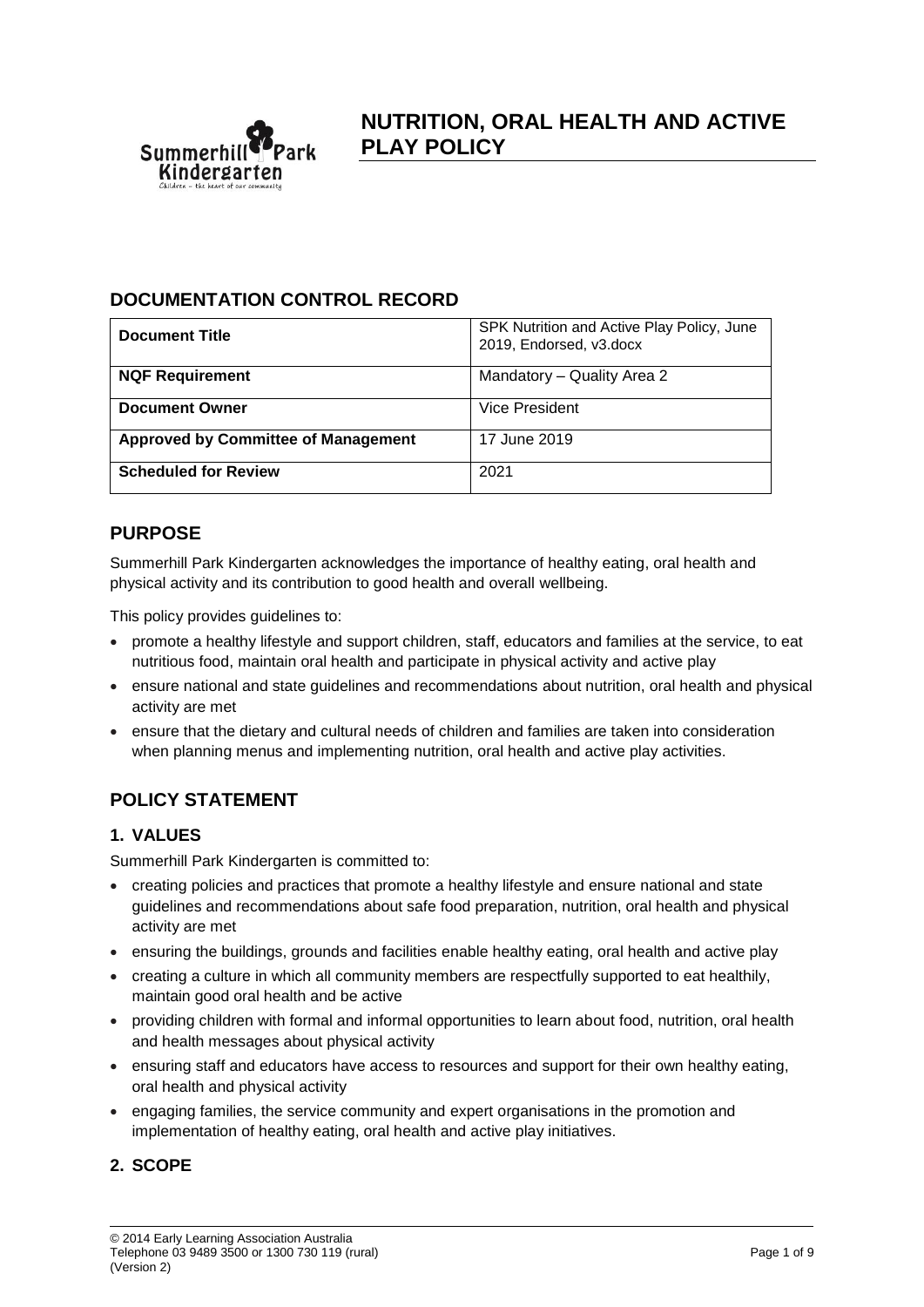This policy applies to the Approved Provider, Persons with Management or Control, Nominated Supervisor, Persons in Day-to-Day Charge, educators, staff, students on placement, volunteers, families, parents/guardians, children and others attending the programs and activities of Summerhill Park Kindergarten.

## **3. BACKGROUND AND LEGISLATION**

## **Background**

There are many benefits to promoting a healthy lifestyle in early childhood education and care settings, including the positive impact this has on each child's learning and development. Being made aware of positive eating behaviour, oral hygiene practices and the importance of physical activity from an early age can instil good habits that will remain throughout a person's life. Staff are well placed to build this awareness among children and their families, while respecting lifestyle choices, and cultural and religious values.

As a health promoting service it is recognised that every member of the service impacts on children's health. Children, staff, educators and families can be supported to eat healthily, maintain good oral health and be physically active through teaching and learning opportunities, policies, creating a safe and healthy physical and social environment and developing community links and partnerships.

### **Nutrition**

The foods we eat provide our body with the nutrients we need to stay healthy. Good nutrition is the balanced eating of a variety of foods, and is especially important for children as they require a large amount of nutrients for growth and development. Research has shown that, when offered a variety of healthy foods, children can and do make good choices. It is also important to provide preschool children with a good foundation in healthy eating, as most children have formed lifelong eating habits before they reach school age.

### Oral Health

Tooth decay is Australia's most prevalent health problem despite being largely preventable. It is important to note that oral health promotion is complementary to promoting healthy eating.

Oral health behaviours have a major influence on children's health and wellbeing and a direct impact on their growth and development. Oral diseases can negatively affect individuals through pain, discomfort, general health and quality of life. Poor oral health can limit a child's capacity in biting, chewing, smiling, speaking, and psychosocial wellbeing. The main oral health condition experienced by children is tooth decay affecting over half of all Australian children, making it five times more prevalent than asthma.

### Active Play

Active play (refer to Definitions) develops a strong and healthy body, builds motor and co-ordination skills, creates a sense of wellbeing and helps protect children from disease. Active play is about moving, being and doing.

A strong sense of health and wellbeing, supported by good nutrition, oral health and an active lifestyle, can provide children with confidence, energy and optimism that will contribute to their ability to concentrate, co-operate and learn (*Belonging, Being & Becoming – The Early Years Learning Framework for Australia* – refer to *Sources*). Learning about healthy lifestyles, including nutrition, oral health and active play, links directly to Outcome 3 in both the *Early Years Learning Framework* and the *Victorian Early Years Learning and Development Framework* (refer to *Sources*).

The Australian Government has guidelines, recommendations and resources for healthy eating and physical activity in early childhood settings, including the National Health and Medical Research Council's *Australian Dietary Guidelines* and *Infant Feeding Guidelines* , the *Get Up & Grow: Healthy Eating and Physical Activity for Early Childhood* resources and the *National Physical Activity Recommendations for Children 0-5 Years* (refer to *Sources*). Practical, healthy eating advice is also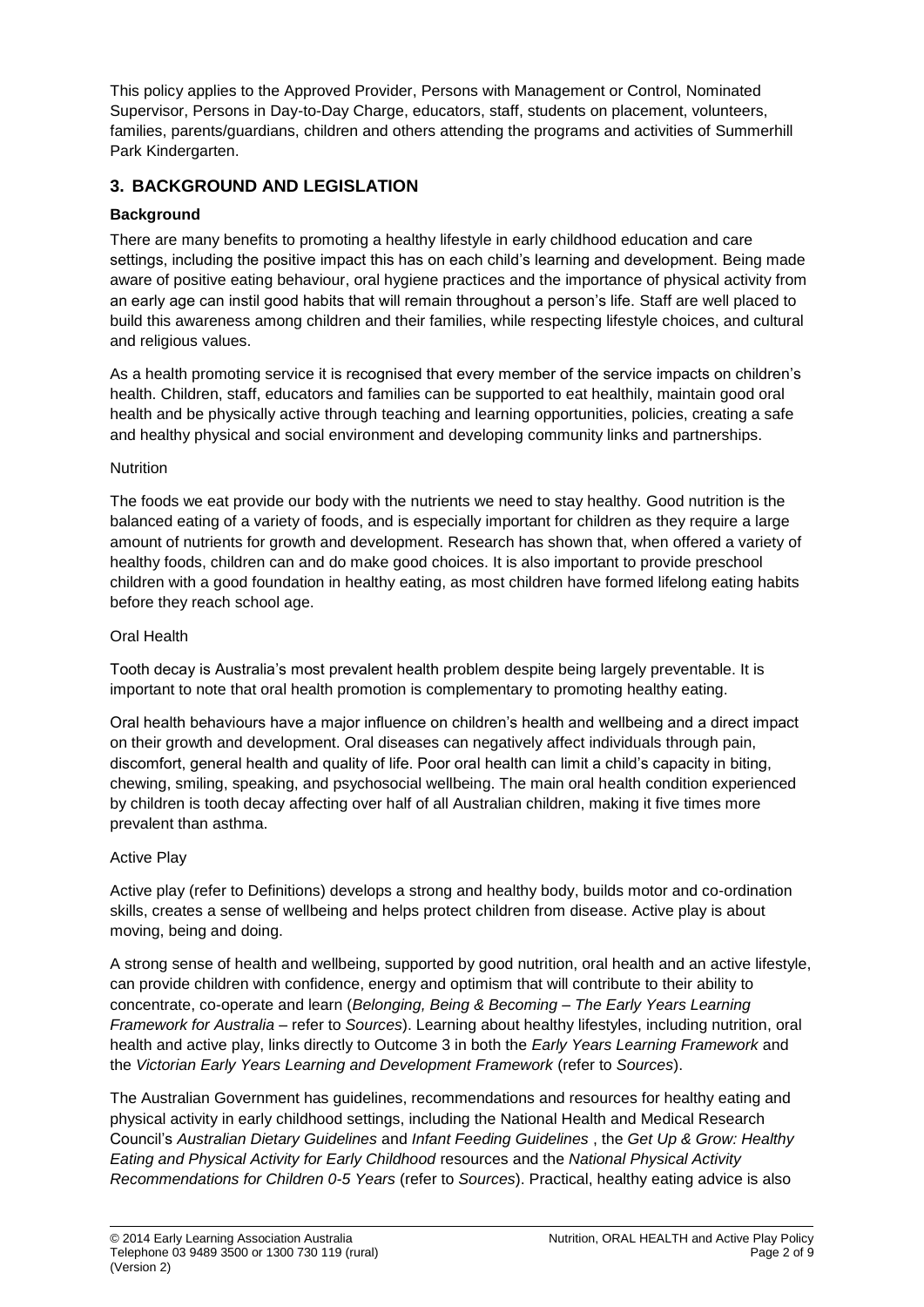available to early childhood services and schools via a telephone advice line: the Victorian Healthy Eating Advisory Service (Healthy Eating Advisory Service – refer to *Sources*), run by Nutrition Australia. Early childhood education and care services can also register and implement the *Achievement Program* (refer to *Sources*). This program is designed to create safe, healthy and friendly environments for children, staff educators and families,, by promoting physical, mental and social health and wellbeing.

### **Legislation and standards**

Relevant legislation and standards include but are not limited to:

- *Australia New Zealand Food Standards Code*
- *Child Wellbeing and Safety Act 2005* (Vic)
- *Disability Discrimination Act 1992* (Cth)
- *Education and Care Services National Law Act 2010*
- *Education and Care Services National Regulations 2011*: including Regulations 77–78, 79–80 (if the service provides food), 168
- *Equal Opportunity Act 2010* (Vic)
- *Food Act 1984* (Vic)
- *National Quality Standard*, including Quality Area 2: Children's Health and Safety
- *Occupational Health and Safety Act 2004* (Vic)

## **4. DEFINITIONS**

The terms defined in this section relate specifically to this policy. For commonly used terms e.g. Approved Provider, Nominated Supervisor, Regulatory Authority etc. refer to the *General Definitions* section of this manual.

**Active play:** Play that involves largemuscle-based activities that are essential for a child's social, emotional, cognitive and physical growth and development, incorporating:

- child-initiated active play, which is developed by the child through exploration of the outdoor environment, equipment and games
- adult-guided active play which encourages children's physical development through promoting movement skills in a non-competitive environment
- physical activity, which includes sport, incidental exercise and many forms of recreation

**Adequate supervision:** (In relation to this policy) **supervision** entails all children (individuals and groups) in all areas of the service, being in sight and/or hearing of an educator at all times including during toileting, sleep, rest and transition routines. Services are required to comply with the legislative requirements for educator-to-child ratios at all times. Supervision contributes to protecting children from hazards that may emerge in play, including hazards created by the equipment used.

Adequate supervision refers to constant, active and diligent supervision of every child at the service. Adequate supervision requires that educators are always in a position to observe each child, respond to individual needs, and immediately intervene if necessary. Variables affecting supervision levels include:

- number, age and abilities of children
- number and positioning of educators
- current activity of each child
- areas in which the children are engaged in an activity (visibility and accessibility)
- developmental profile of each child and of the group of children
- experience, knowledge and skill of each educator
- need for educators to move between areas (effective communication strategies).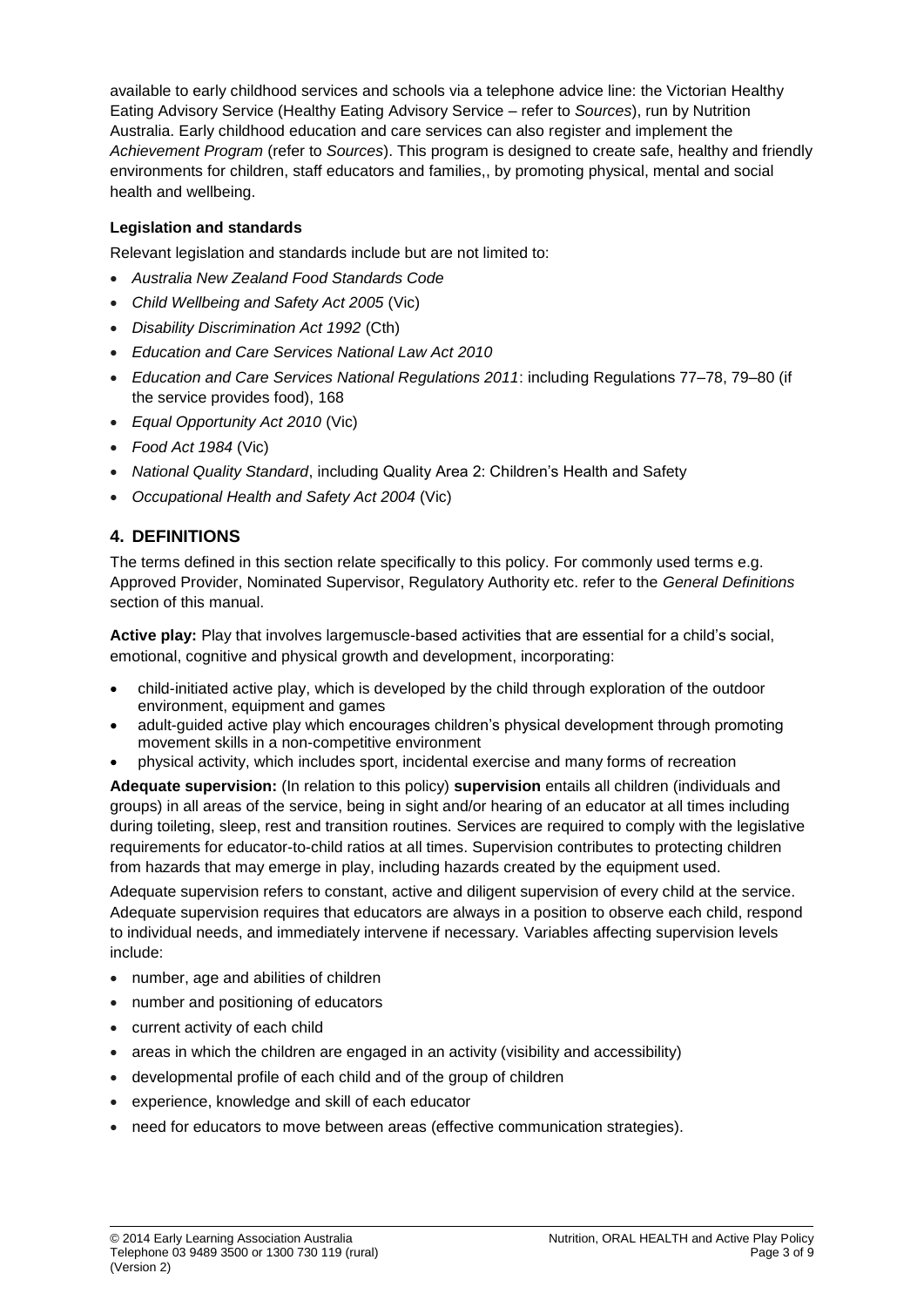**'Discretionary' foods and drinks:** Food and drink items that are high in fat, sugar and salt, and that contain minimal vitamins, minerals or fibre. These can also be referred to as 'sometimes' foods and drinks.

**Healthy eating:** Describes eating patterns that provide all the recommended nutrients for growth and development, and good health and wellbeing, now and in the future. It also refers to preparing, serving and eating food in a way that recognises its importance as a social and cultural activity.

**Nutrition:** The process of providing or receiving nourishing substances.

**Oral health:** The absence of active disease in the mouth. Oral health is fundamental to overall health, wellbeing and quality of life. A healthy mouth enables people to eat, speak and socialise without pain, discomfort or embarrassment.

### **5. SOURCES AND RELATED POLICIES**

### **Sources**

- Australian Research Centre for Population Oral Health 2011 'Dental caries trends in Australian school children' *Australian Dental Journal* Vol 56, pp 227-30
- *Australian Dietary Guidelines* (2013) National Health and Medical Research Council: [www.nhmrc.gov.au](https://www.nhmrc.gov.au/) (Search *Guidelines and publications* under A-Z)
- *Belonging, Being & Becoming – The Early Years Learning Framework for Australia*: Better Health Channel: [www.betterhealth.vic.gov.au](http://www.betterhealth.vic.gov.au/)
- Cavallini, I and Tedeschi, M (eds) (2008), *The Languages of Food: recipes, experiences, thoughts*. Reggio Children Publications
- Dental Health Services Victoria -www.dhsv.org.au
- Food Safety Victoria, Department of Health and Human Services: [www2.health.vic.gov.au/public](https://www2.health.vic.gov.au/public-health/food-safety)[health/food-safety](https://www2.health.vic.gov.au/public-health/food-safety)
- Food Standards Australia New Zealand: [www.foodstandards.gov.au](http://www.foodstandards.gov.au/)
- *Get Up & Grow: Healthy Eating and Physical Activity for Early Childhood*: [www.health.gov.au](http://www.health.gov.au/)
- *The Achievement Program* is a health and wellbeing initiative for early childhood services, schools and workplaces: [www.achievementprogram.health.vic.gov.au](http://www.achievementprogram.health.vic.gov.au/)
- Healthy Eating Advisory Service: [www.heas.health.vic.gov.au](http://heas.health.vic.gov.au/)
- *Infant Feeding Guidelines* (2013) National Health and Medical Research Council: [www.nhmrc.gov.au](http://www.nhmrc.gov.au/)
- Australian 24-Hour Movement Guidelines for the Early Years (Birth to 5 years): [www.health.gov.au](http://www.health.gov.au/)
- Nitzke, S, Riley, D, Ramminger, A and Jacobs, G (2010), *Rethinking Nutrition: Connecting Science and Practice in Early Childhood Settings*. Redleaf Press, St Paul, USA
- Oberklaid, F (2004), *Health in Early Childhood Settings: From Emergencies to the Common Cold*. Pademelon Press, NSW
- *Staying Healthy: Preventing infectious diseases in early childhood education and care services* (5th edition, 2013) National Health and Medical Research Council: [www.nhmrc.gov.au](https://www.nhmrc.gov.au/) (Search A-Z listings of all resources and type title into 'Filter by key word')
- *Victorian Early Years Learning and Development Framework*: [www.education.vic.gov.au](http://www.education.vic.gov.au/Pages/default.aspx)

### **Service policies**

- *Anaphylaxis Policy*
- *Asthma Policy*
- *Curriculum Development Policy*
- *Dealing with Infectious Diseases Policy*
- *Diabetes Policy*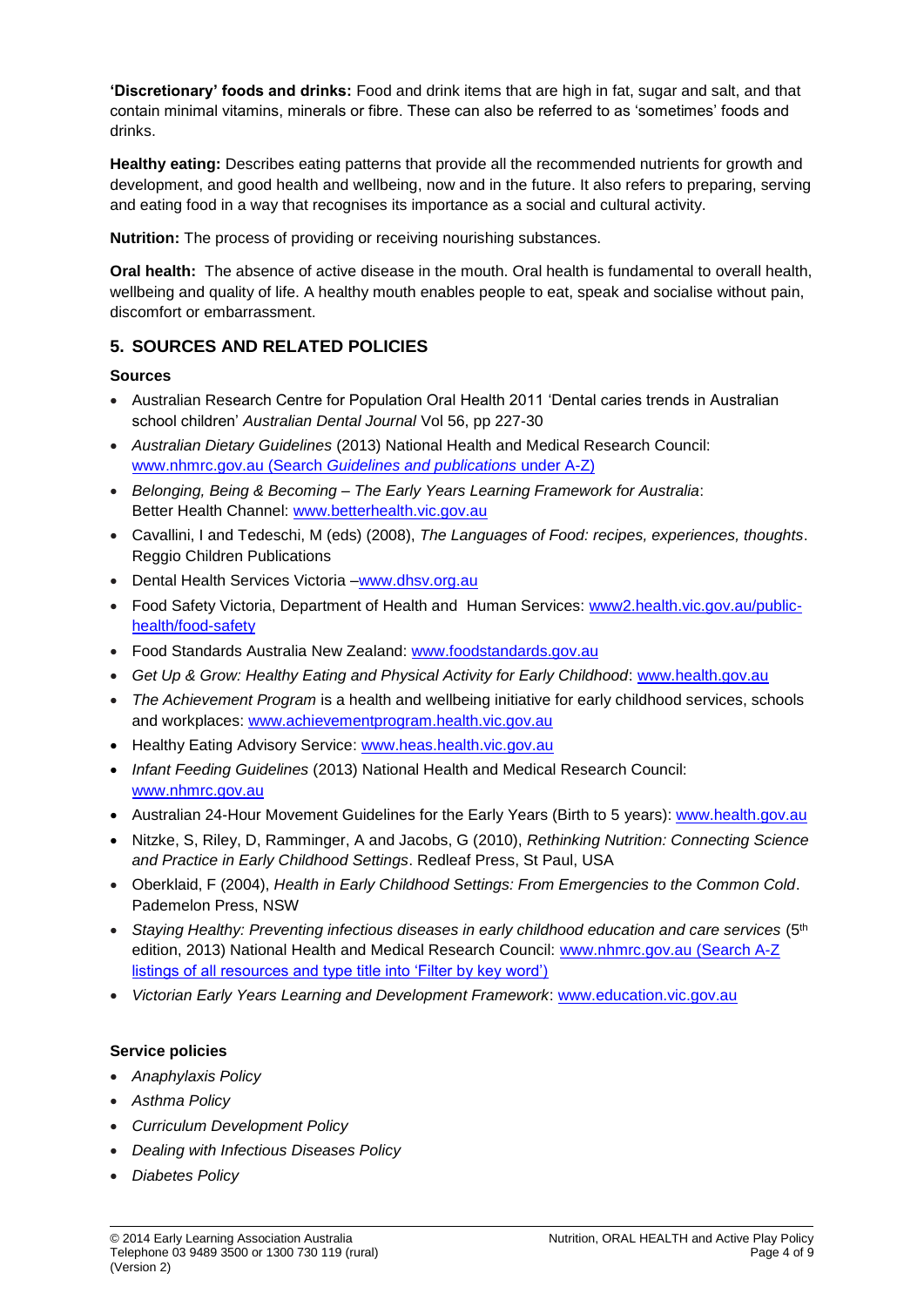- *Excursions and Service Events Policy*
- *Food Safety Policy*
- *Hygiene Policy*
- *Incident, Injury, Trauma and Illness Policy*
- *Inclusion and Equity Policy*
- *Road Safety and Safe Transport Policy*
- *Sun Protection Policy*

## **PROCEDURES**

### **The Approved Provider and Persons with Management or Control are responsible for:**

- ensuring that the service environment and educational program supports children and families to make healthy choices for eating, oral health and active play *(Refer to Definitions)*
- providing ongoing information, resources and support to families, to assist in the promotion of optimum health, including oral health, for young children (refer to *Sources*)
- recognising families, educators and staff as role models and encouraging them to bring/use foods and drinks that are in line with the service's Nutrition, Oral Health and Active Play Policy
- ensuring the implementation of adequate health and hygiene procedures, and safe practices for handling, preparing and storing food, to minimise risks to children being educated and cared for by the service (Regulation 77) (refer to *Hygiene Policy* and *Food Safety Policy*)
- ensuring measures are in place to prevent cross-contamination of any food given to children with diagnosed food allergies and/or diabetes (refer to *Anaphylaxis Policy*, *Asthma Policy*, *Diabetes Policy* and *Food Safety Policy*)
- ensuring that all educators/staff are aware of, and plan for, the dietary needs of all children
- ensuring that fresh drinking water (preferably tap water) is readily available at all times, indoors and outdoors, and reminding children to drink water throughout the day, including at snack/lunch times (Regulation 78(1)(a)) (Only tap water and plain milk are encouraged.)
- ensuring that food and drinks are available to children at frequent and regular intervals throughout the day (Regulation 78(1)(b))
- ensuring educators are supported to access a range of resources to increase their capacity to promote healthy eating, oral health and active play initiatives for children
- ensuring staff and educators are supported by having healthy food options in the staff room, for staff meetings and for professional learning
- ensuring that discretionary food and drinks do not appear in any sponsorship, fundraising or marketing activities
- ensuring celebrations and other service events promote healthy food options and limit discretionary options
- ensuring service facilities and equipment enable active travel and road safety for children, staff, educators and families
- ensuring there is a suitable space for breastfeeding and storage of breast milk is available
- ensuring space and facilities are available to allow staff and educators to store and prepare healthy food

### *Where food is provided at the service:*

- ensuring the provision of nutritionally-balanced and culturally-sensitive meals, in line with the Australian Dietary Guidelines, as required
- ensuring that staff who are responsible for menu planning participate in regular nutrition and safe food handling training, and are kept up to date with current research, knowledge and best practice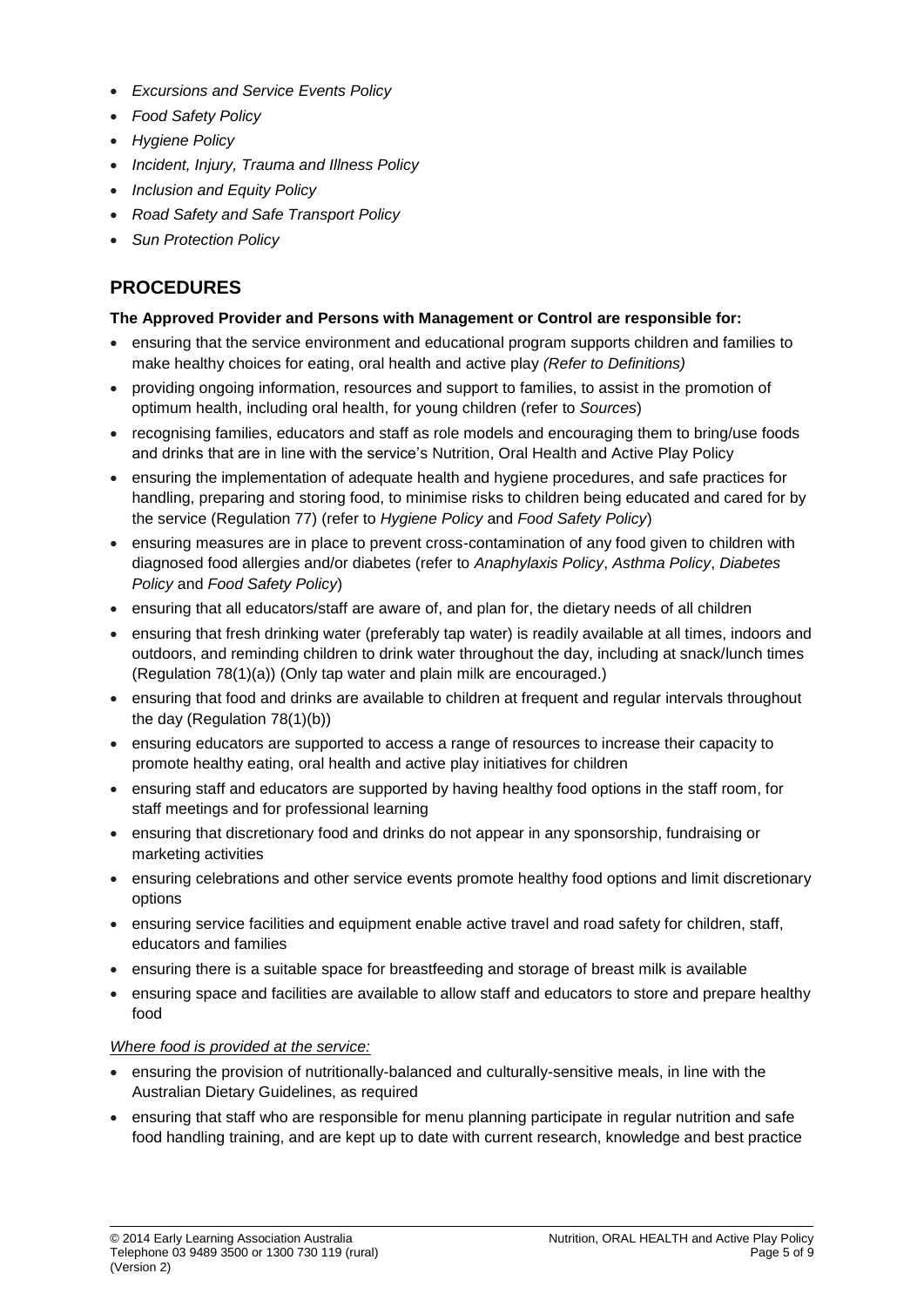- ensuring that food and drink provided by the service is nutritious, varied, adequate in quantity and appropriate to children's growth and development, and meets any specific cultural, religious or health needs (Regulation 79(1))
- ensuring the service menu has been assessed by the Healthy Eating Advisory Service's FoodChecker tool and meets the criteria determined
- ensuring that a weekly menu is displayed in a location accessible to parents/guardians, and that it accurately describes the food and drinks to be provided by the service each day (Regulation 80(1)).

### **The Nominated Supervisor and Persons in Day-to-Day Charge are responsible for:**

- ensuring that the service environment and the educational program supports children and families to learn about and make healthy choices for eating, oral health and active play
- embedding opportunities to learn about healthy eating and oral health and the importance of physical activity in the educational program, throughout the year
- ensuring oral hygiene practices are undertaken at the service where appropriate
- ensuring the implementation of adequate health and hygiene procedures, and safe practices for handling, preparing and storing food, to minimise risks to children being educated and cared for by the service (Regulation 77) (refer to *Hygiene Policy* and *Food Safety Policy*)
- ensuring that all educators/staff are aware of a child's food allergies and/or other medical conditions on enrolment or on initial diagnosis
- ensuring measures are in place to prevent cross-contamination of any food given to children with diagnosed food allergies and/or diabetes (refer to *Anaphylaxis Policy*, *Asthma Policy*, *Diabetes Policy* and *Food Safety Policy*)
- ensuring that all educators/staff are aware of, and plan for, the dietary needs of all children
- ensuring that fresh drinking water (preferably tap water) is readily available at all times, indoors and outdoors, and reminding children to drink water throughout the day, including at snack/lunch times (Regulation 78(1)(a)). (Only tap water and plain milk are encouraged.)
- ensuring that food and drinks are available to children at frequent and regular intervals throughout the day (Regulation 78(1)(b))
- registering and engaging the service with the *Achievement Program* (refer to *Sources*)
- ensuring that age-appropriate adult-guided and child-initiated active play is planned on a daily basis across all age groups
- ensuring that cultural and religious practices/requirements of families are accommodated to support children's learning and development
- developing and reviewing guidelines for celebrations, fundraising activities and other service events in consultation with educators, staff, parents/guardians and families to focus on healthy alternatives
- providing families with information and strategies to promote healthy eating, oral health and active play and how to access relevant services (including local dental clinics)
- developing links with local and regional health services, community organisations and businesses that provide expertise, resources and support for healthy eating, oral health and active play
- ensuring educators are supported to access resources, tools and professional learning to enhance their knowledge and capacity to develop adult guided and child initiated active play experiences and promote healthy eating and oral health
- considering this policy when organising excursions, service events and any sponsorship or marketing opportunities
- ensuring the layout of the grounds and buildings is inclusive of the diversity and abilities of all children and encourages physical activity and movement
- ensuring recommendations about physical activity and screen time from the Australian 24-Hour Movement Guidelines for the Early Years (Birth to 5 Years) are met
- supporting active travel to and from the service
- ensuring staff and educators are supported by having healthy food options in the staff room, for staff meetings and for professional learning.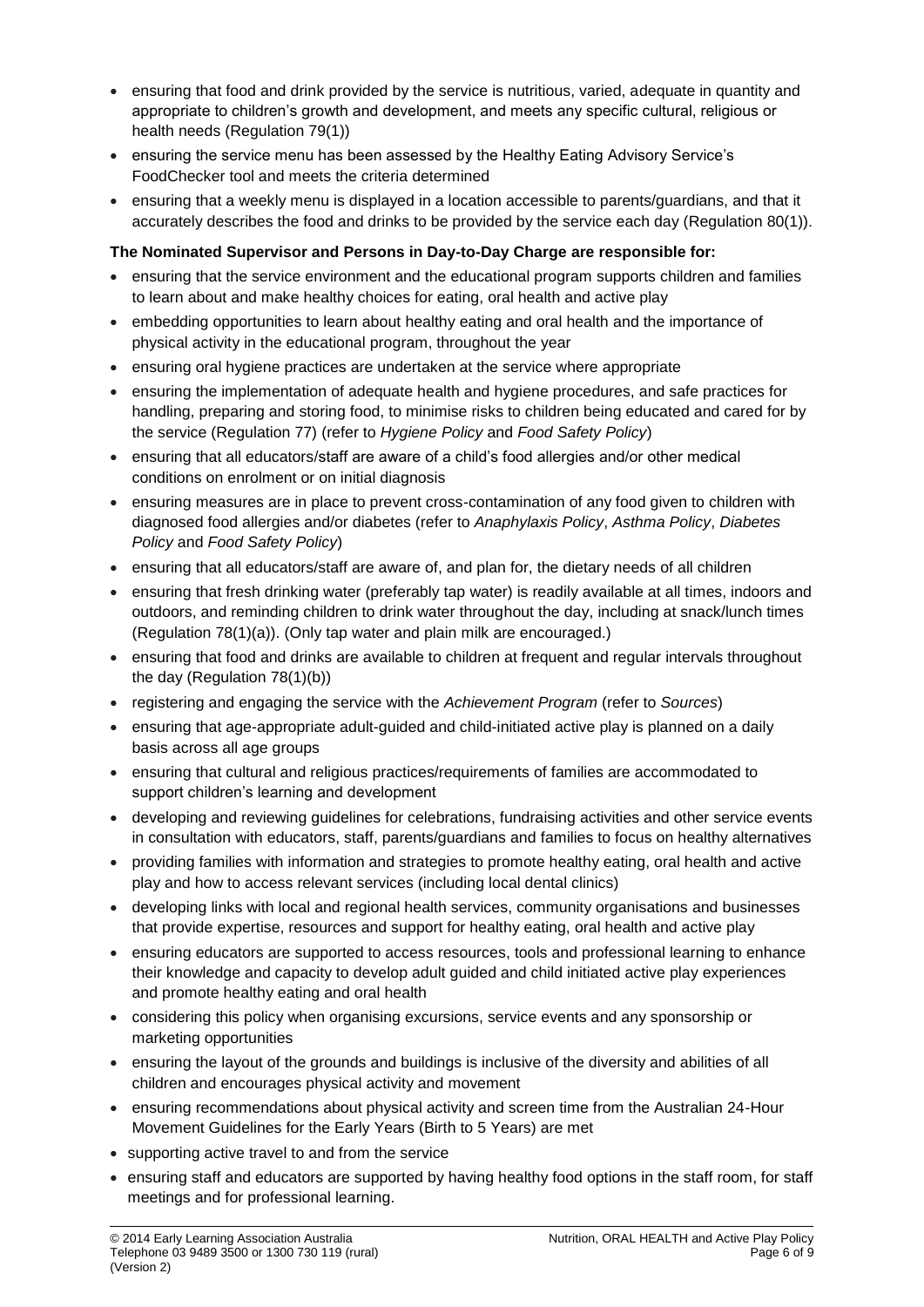### *Where food is provided at the service:*

- ensuring that food and drink provided by the service is nutritious, adequate in quantity and appropriate to children's growth and development in line with the Australian Dietary Guidelines, and meets any specific cultural, religious or health needs (Regulation 79(2))
- ensuring the service menu has been assessed by the Healthy Eating Advisory Service's FoodChecker and meets the criteria determined
- ensuring that a weekly menu is displayed in a location accessible to parents/guardians, and that it accurately describes the food and drinks to be provided by the service each day (Regulation 80(1)).

### **All educators/staff are responsible for:**

- complying with the service's *Nutrition Oral Health and Active Play Policy* and with the *Food Safety Act*
- being aware of a child's food allergies and/or other medical conditions on enrolment at the service or on initial diagnosis
- implementing measures to prevent cross-contamination of any food given to children with diagnosed food allergies and/or diabetes (refer to *Anaphylaxis Policy*, *Asthma Policy*, *Diabetes Policy* and *Food Safety Policy*)
- being aware of, and planning for, the dietary needs of all children
- ensuring that the service environment and the educational program supports children and families to make healthy choices for eating, oral health and active play
- discussing healthy eating choices with children, and introducing the concept of 'sometimes' and everyday foods and drinks,
- providing a variety of cooking and food experiences that support children to develop food literacy and positive habits relating to food
- role-modelling positive eating, drinking and physical activity behaviours and promoting a healthy relationship with food
- ensuring that food and drink are not used as an incentive, bribe or reward at any time
- exploring and discussing diverse cultural, religious, social and family lifestyles
- considering this policy when organising excursions and service events
- supporting students and volunteers to comply with this policy while at the service
- keeping parents/guardians informed of current information relating to healthy eating, oral health and active play
- ensuring that fresh drinking water (preferably tap water) is readily available at all times indoors and outdoors, and reminding children to drink regularly throughout the day, including at snack/meal times
- ensuring that children can readily access their own clearly labelled drink containers (where this is a service practice)
- providing food and drinks at regular intervals, and encouraging children to actively participate in, and enjoy, snack/meal times without feeling rushed
- providing a positive eating environment and sitting and interacting with children at meal times
- encouraging children to be independent at snack/meal times e.g. opening lunchboxes, pouring drinks, self-feeding, serving and using utensils in a culturally-sensitive way
- providing opportunities for children to learn about, and develop skills for oral health through the educational program, including age-appropriate tooth brushing
- providing adequate supervision (refer to *Definitions*) for all children at all times, including at meal times
- ensuring children are not sedentary or inactive for more than 1 hour at a time, with the exception of sleeping
- supporting children to develop collaboration skills during play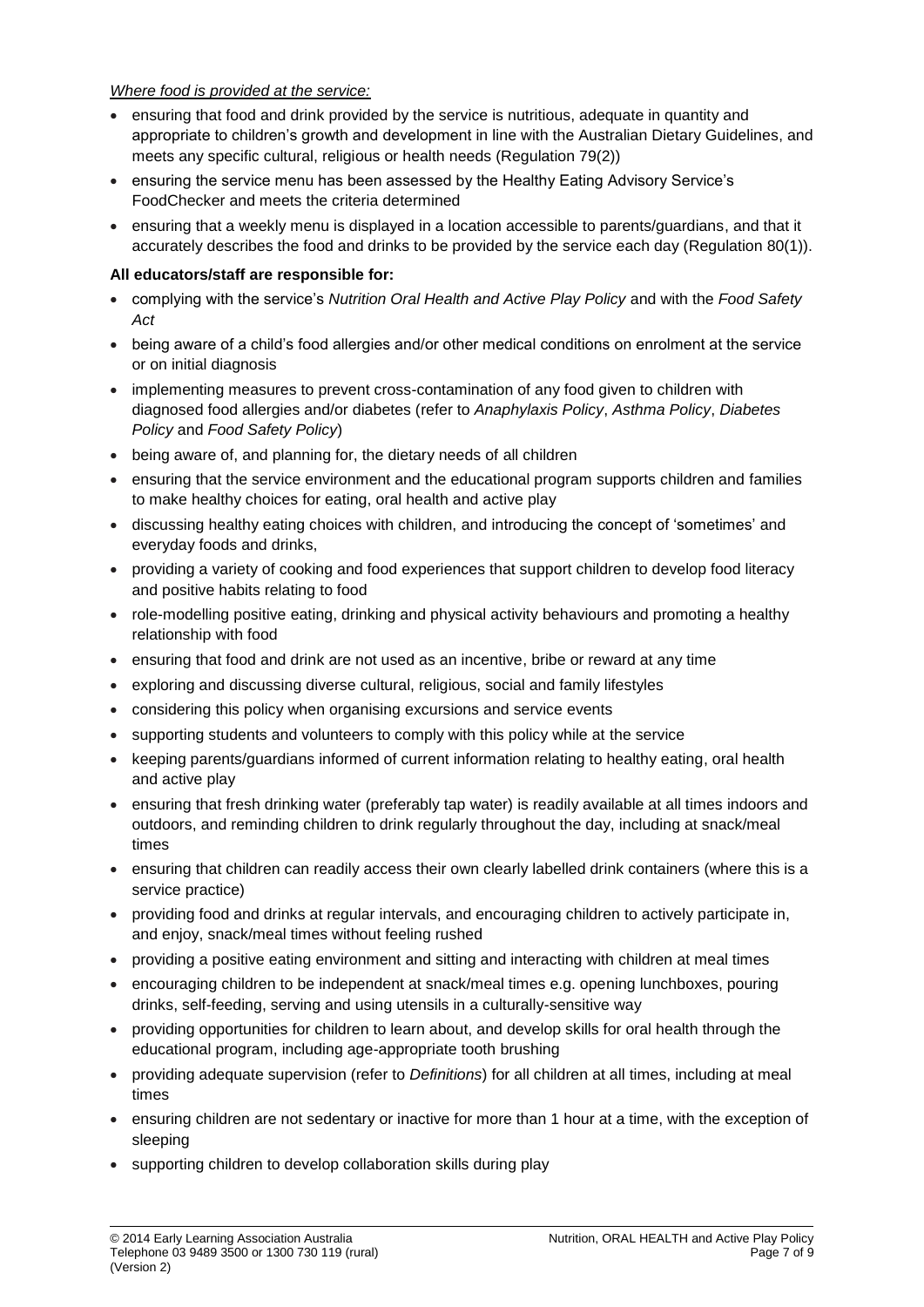- planning and providing active play and movement experiences that are age-appropriate, inclusive of diversity and abilities and support children to develop fundamental movement skills
- considering opportunities for children to be physically active indoors, particularly in adverse weather conditions
- ensuring screen based activities do not exceed the recommendations in the Australian 24-Hour Movement Guidelines for the Early Years (birth to 5 years)
- providing age-appropriate traffic safety education, including pedestrian and passenger safety to both children and parents/guardians at the service
- promoting safe behaviour through daily practice as part of the program.

#### *Where food is provided at the service:*

• displaying menus, sharing recipes and encouraging feedback about the food provided at the service.

### **Parents/guardians are responsible for:**

- complying with the requirements of this policy
- providing details of specific nutritional/dietary requirements, including the need to accommodate cultural or religious practices or food allergies, on their child's enrolment form, and discussing these with the Nominated Supervisor prior to the child's commencement at the service, and if requirements change over time (refer to *Anaphylaxis Policy*, *Asthma Policy* and *Diabetes Policy*)
- communicating regularly with educators/staff regarding children's specific nutritional requirements and dietary needs, including food preferences
- encouraging their child/ren to drink an adequate amount of water (preferably tap water) and discouraging 'discretionary' drinks
- providing healthy, nutritious food for snacks/meals, including fruits and vegetables in line with the service's *Nutrition, Oral Health and Active Play* policy, where applicable
- providing healthy, nutritious food, including fruits or vegetables for sharing at morning or afternoon tea, where applicable
- providing nutritious food and drinks for celebrations, fundraising activities and service events, consistent with service policy
- encouraging children to exercise by engaging in active play, and walking or riding a bike to the service where appropriate
- dressing their child/ren so they can engage safely in active play.

•

#### **Volunteers and students, while at the service, are responsible for following this policy and its procedures.**

#### **Evaluation**

In order to assess whether the values and purposes of the policy have been achieved, the Approved Provider will:

- regularly seek feedback from educators, staff, parents/guardians, children, management and all affected by the policy
- monitor the implementation, compliance, complaints and incidents in relation to this policy
- keep the policy up to date with current legislation, research, policy and best practice
- revise the policy and procedures as part of the service's policy review cycle, or as required with all members of the service
- notify parents/guardians at least 14 days before making any change to this policy or its procedures unless a lesser period is necessary because of a risk.

# **ATTACHMENTS**

Nil